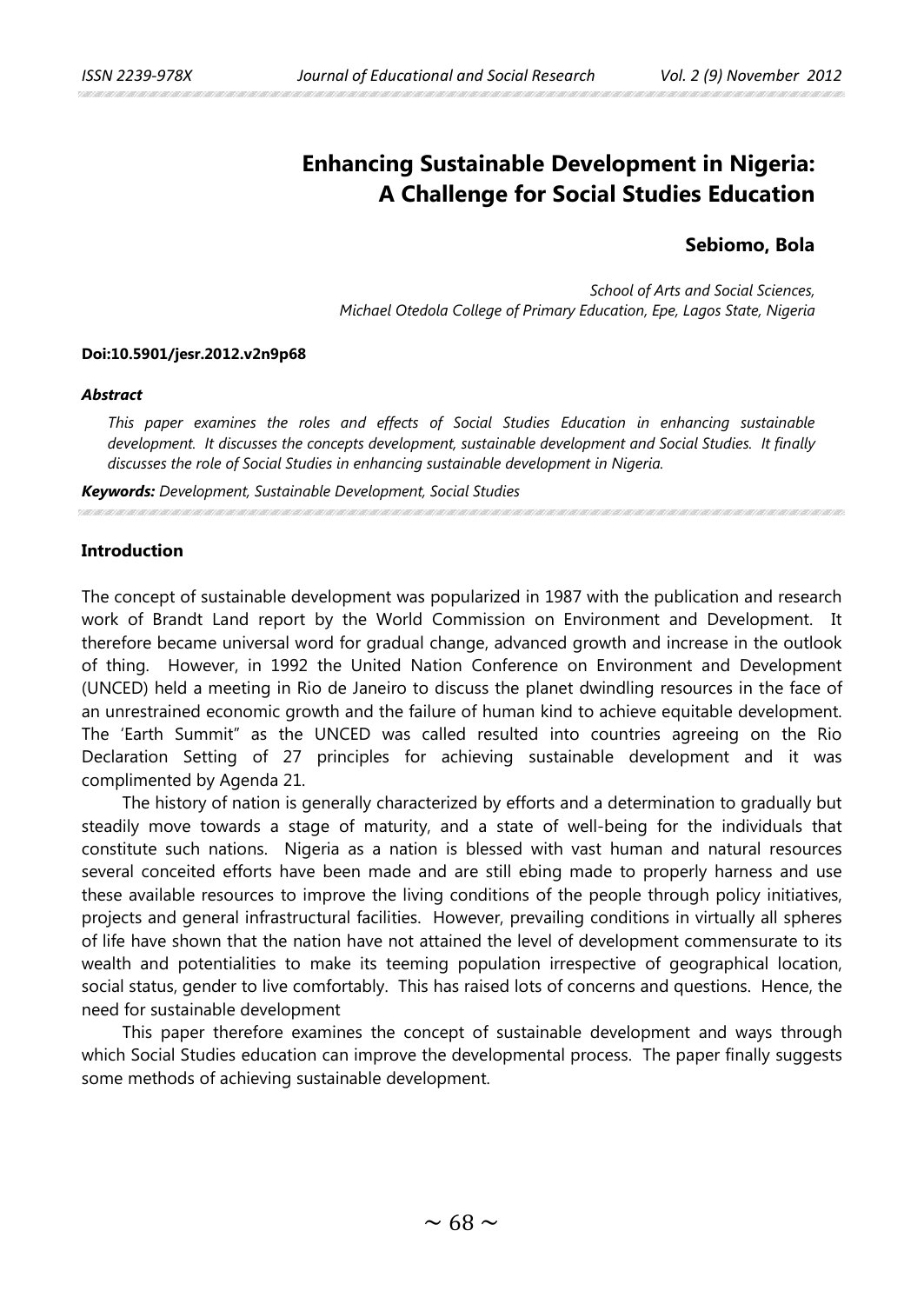## **Conceptual Framework**

## **(i) Sustainable Development**

The term development generally mean more efficient, more predicting and progressive way of doing things than for previous ways of doing it. Seer, (1997) describes development as involving more than economic growth but also including conditions which people in a country have inadequate food and job and income inequality among them is greatly reduced it.

Sustainable development connotes gradual, continued, advanced growth. Going by the meaning of the term one can deduce that Nigeria is yet to attain sustainable development. It is probably because of this that the country has consistently been listed among developing / underdeveloped nations. Sustainable development has meant different things to different writers; some have tended to focus on production and thus narrowly viewed it as a process of achieving a buoyant economy (Stepanov, 2004; Adesanya, 2004). Other focused on the natural environment (Taranet and Alyona, 2004; Raheem and Ogunyemi, 2004). Some saw it as all about achieving an ecological balance yet for others, it is a process that include all what humanity and nature require for their existence both at the present moment as well as the future (Scoullos, 2004; and Newmon, 2004).

However, sustainable development is a multi-dimensional process involving the reorganization and re-orientation of the entire social, economic, political and all units of the society. It also involves a transformation in the societal values and institution, for the betterment of the society.

## **(ii) Social Studies**

The definition and meaning of Social Studies are many and varied. This is based on the opinon and background of the scholars. Some of these definitions are based on the content of the discipline while others are according to the methods and purpose of the discipline. Generally, Social Studies is regarded as the study of man in his physical and social environment. This definition connotes the relationship of human being and his environment i.e. how human being influences the environment or the reciprocal influence of environment on human activities. The Western Canadia Protocol for collaboration in Basic Education (2000) describes Social Studies as the:

*Study of people in relation to each other and to their world. It is an inter-disciplinary subject that draws upon History, Geography, Economics, Law, Political Science, and other disciplines. Social Studies focuses on peoples relationship with their social, physical, spiritual, cultural, economic and technological environment.*

In the same vein, Ogundare (2000) describes Social Studies as the study of man and problems of survival in an environment and how to find solution to them. It is also the study of human activity and process of thinking, decision making, value analysis and inquiry skill.

Social Studies is a school subject which emphasizes on human being and his environment. It is therefore an integrated study of man and his environment both physical and social emphasizing on cognition, functional skill and desirable attitude and actions fr the purpose of producing effective citizenry.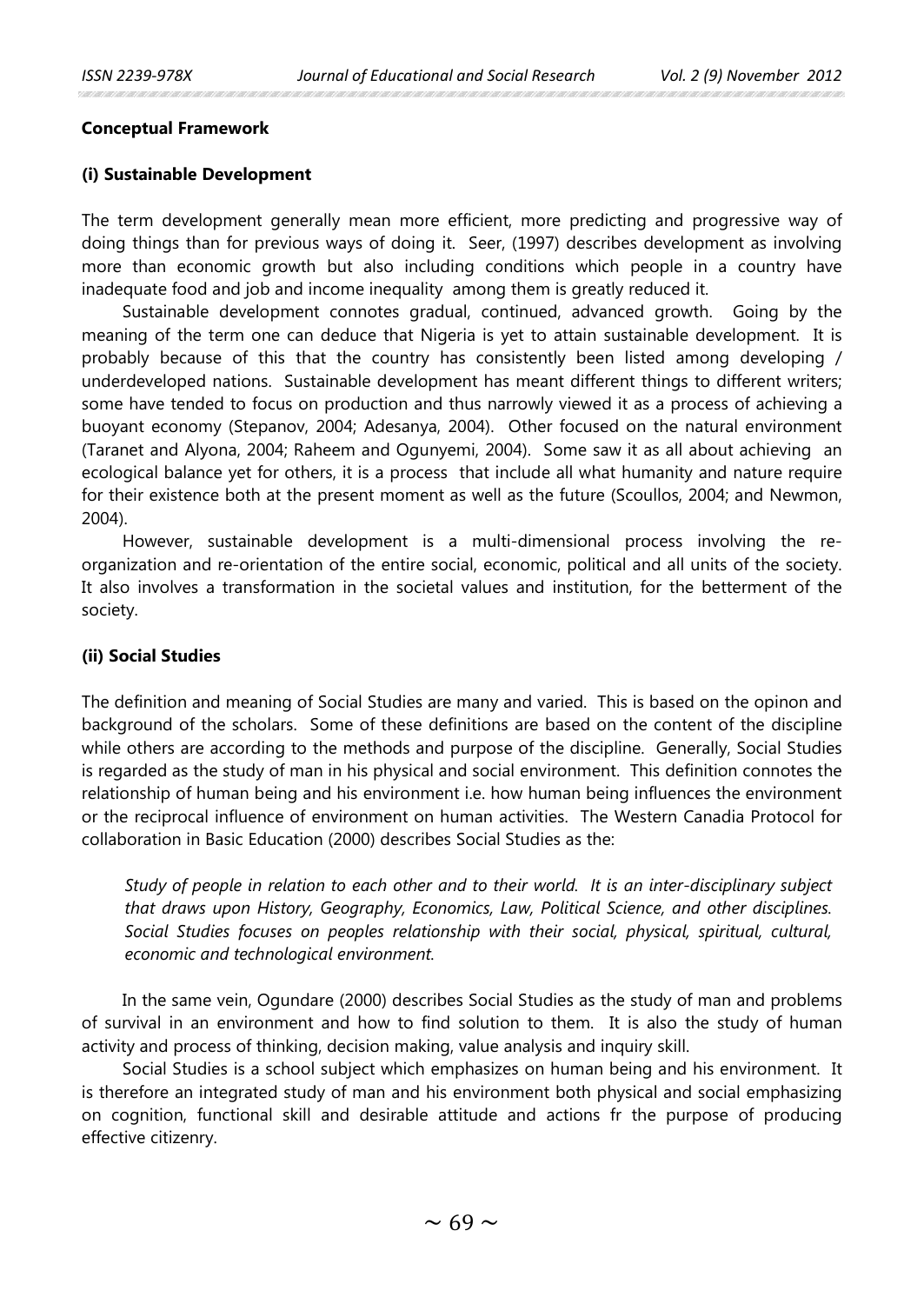## **Role of Social Studies in Enhancing Sustainable Development**

Social Studies as a school subject is concerned with existence relationship between man and his environment. This involves the reciprocal influence of human being on the environment and how human being also influences the environment. However, Social Studies is broad and integrated in nature.

Social Studies helps citizens make informed judgment about the nature of civic life, politics and government, and why politics and government are necessary. Such knowledge will promote the understanding of the nature and importance of civic society in the art of governance. A vital civic society prevents the abuse or excessive concentration of power by government. (Civic framework for the 1998 national assessment of educational progress (NAEP) (U.S.A).

Social Studies work towards the promotion of attitudinal changes in the life of the citizens, with a resultant effect of creating effective citizens. It is in support of the above that Engel (1977) reveals that the teaching of Social Studies in school is expected to contribute to an acquisition and sustenance of desirable attributes characteristics of effect of citizenry within the democratic society. Because attitudes according to Allport (1966), determine for each individual what he will see and hear, what he will think and what he will do, they play a vital role in controlling our emotional responses to our life situations.

Social Studies curriculum intends to promote cultural values and to eschew ethnocentrism. The philosophy guiding the National Policy on Education rests on the integration of the individuals into a sound and effective citizens with equal educational opportunities for all citizens of Nigeria at the primary, secondary and tertiary levels both inside and outside the formal school system (Federal Republic of Nigeria, 1981:7).

It is against this background that the National Policy on Education spelt out the following aims and objectives:

- (1) The inculcation of national consciousness and national unity.
- (2) The inculcation of the right type of values and attitudes for the survival of the individual and the Nigerian society.
- (3) The training of the mind in the understanding of the world around.
- (4) The acquisition of appropriate skills, abilities and competences both mental and physical as equipment for the individual to live and contribute to the development of his society.

Based on these national aims and objectives of education, in 1982, the Joint Consultative Committee (JCC) on Social Studies identified the following as the proposed objectives of teaching the subjects:

- (a) To create an awareness and an understanding of our evolving social and physical environment as a whole in its natural man-made, cultural and spiritual resources together with the rational use and conservation of these resources for national development.
- (b) To develop a capacity to learn and to acquire certain basic skills, including not only those of listening, speaking, reading and writing, and of calculation, but also those skills of hand and head together with those of observation, analysis and inference which are essential to the forming of a sound social, economic and political judgment.
- (c) To ensure the acquisition of that relevant body of knowledge and information, which is an essential pre-requisite to personal development as well as to a positive personal contribution to the betterment of mankind.
- (d) To develop a sympathetic appreciation of the diversity and inter0dependence of all members of the local community and the wider national and international community.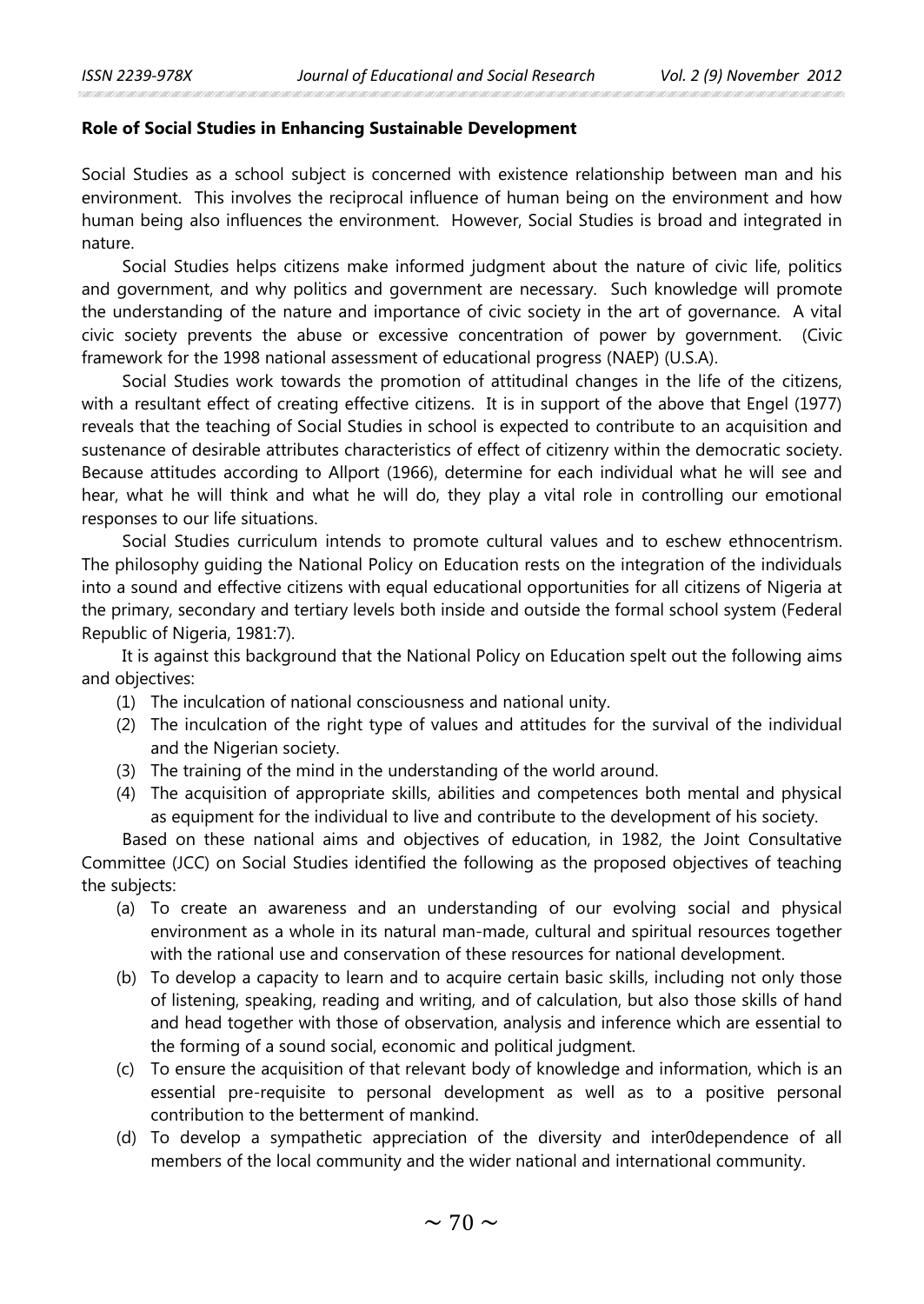(e) To develop in students positive attitudes of togetherness, comradeship and cooperation towards a healthy nation, the inculcation of appropriate values of honesty, integrity, hardwork, fairness and justice at work and play as one's contribution to the development of the nation.

While these objectives are set out to achieve the national objectives, Ajetunmobi (2000) opines that Social Studies as a course of study is capable of equipping the learners with the necessary skills, knowledge and attitudes for the betterment of the society.

Furthermore, Social Studies enhance the knowledge of the learner towards a better understanding of the different ethnic groups in Nigeria as well as their peculiarities. Learners are made to appreciate the unity in diversity as well as the nature of relationship between people of different cultural background.

Students will also learn that the individuals and the nation at large will develop through peaceful relation, borrowing of positive values from one another and the understanding of where a particular group has a comparative advantage over the other groups. Social Studies discourage the spirit of ethnicism through much emphasis on the common values as a nation. Also, through this discipline, students are made to be aware of some of the factors that may inhibit peaceful coexistence or hinder social development of the society at large, as a result, learn to avoid such variables.

Added to this, the learners are exposed to the idea of team spirit, that no individual is an island, and that no ethnic or sub-ethnic group is self sufficient. The spirit of cooperation, love, togetherness, sharing and tolerance are taught through the discipline content. The diversities among different groups on cultural traits are not only taught for the sake of knowledge, but are also taught to be respected and appreciated. Through such respect and appreciation, the inculcation of the spirit of national consciousness and unity is achieved. The discipline gives a unique opportunity for the learners to appreciate the inter-relationship between various disciplines especially in relation to the society.

## **Conclusion**

Sustainable development through Social Studies education can be achieved through envisioning people to imagine the future through critical thinking and reflection by learning to question our current beliefs and to recognize the assumptions underlying our knowledge, perspective and opinion promoting dialogue and negotiation, learning to work together through skills acquisition programmes for ourselves and the future generation. These can be achieved through overcoming the challenges stated in this paper.

## **Recommendations**

- (i) Emphasize on offering Social Studies education not as a subject at senior Secondary School Certificate Examination (SSCE) or National Certificate Examination (NECO) but also as a core subject in the aforementioned examination in order to achieve its goals for the society.
- (ii) Social Studies education should be made a core subject at the National Policy Institute for senior civil servant and policy makers so that policy makers will be abreast with societal problems and be ready to proffer solutions.